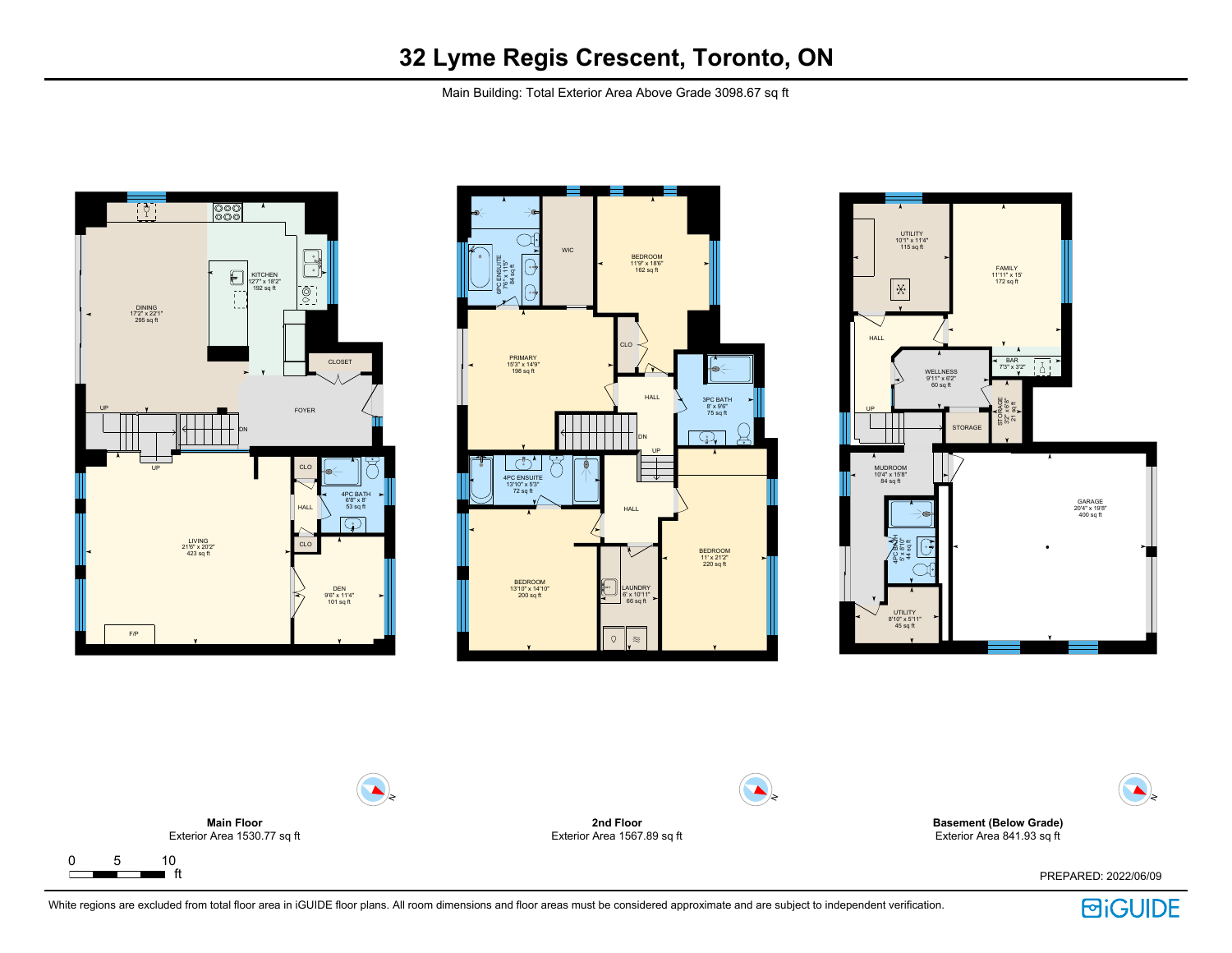# **32 Lyme Regis Crescent, Toronto, ON**

**Main Floor** Exterior Area 1530.77 sq ft Interior Area 1346.88 sq ft

UP F/P DINING 22'1" x 17'2"  $\vdash$  $295$  sq ft UP  $\Lambda$ LIVING 20'2" x 21'6" 423 sq ft  $\begin{array}{|c|} \hline \circ \circ \circ \\ \hline \circ \circ \circ \end{array}$ - 8 DN KITCHEN 18'2" x 12'7" 192 sq ft ≺  $\blacktriangleright$  $\sqrt{100}$ CLO HALL CLO FOYER DEN 11'4" x 9'6" 101 sq ft CLOSET 4PC BATH ه د 8' x 6'8"  $53$  sq ft 0 4 8 ft PREPARED: 2022/06/09

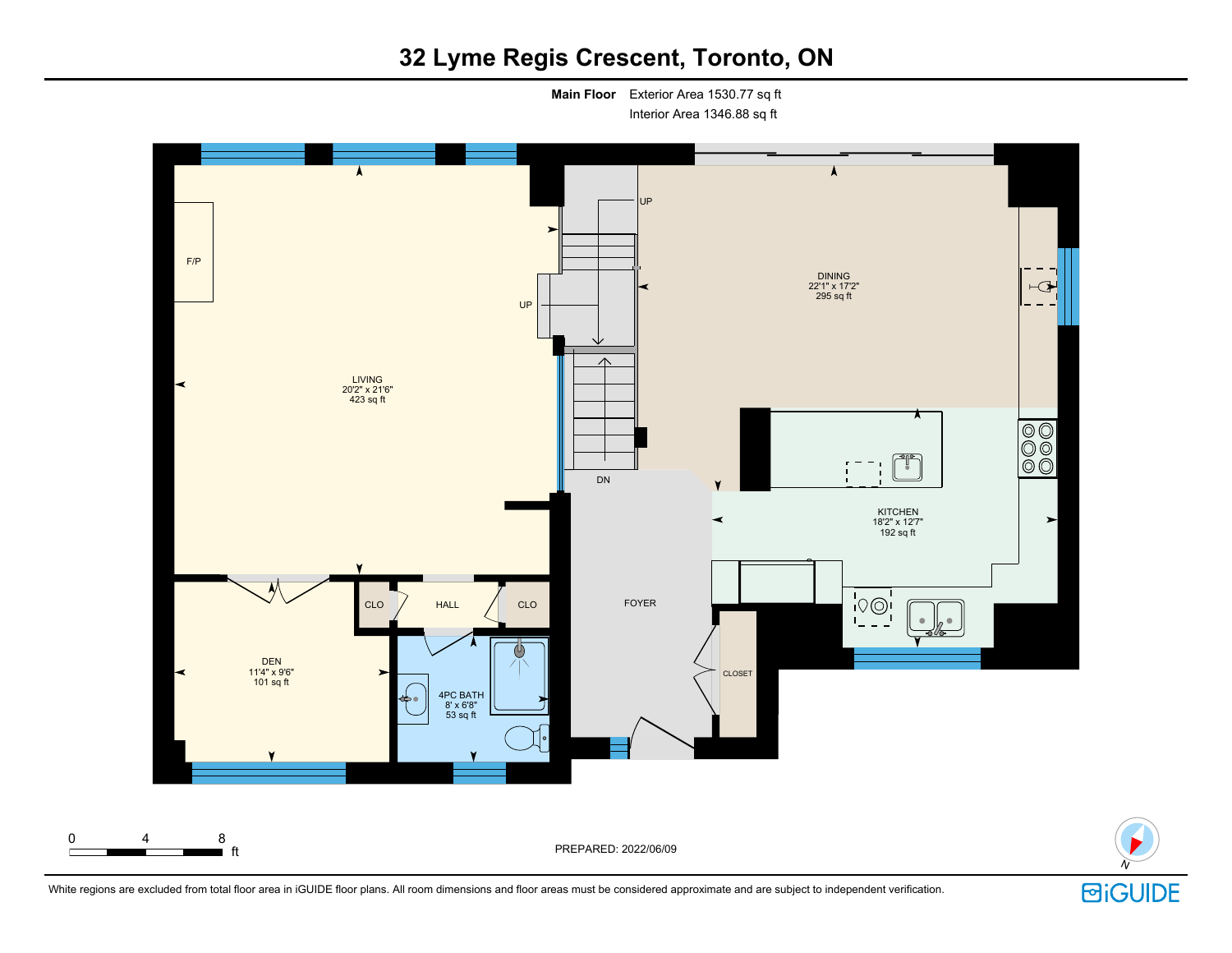# **32 Lyme Regis Crescent, Toronto, ON**

**2nd Floor** Exterior Area 1567.89 sq ft Interior Area 1380.95 sq ft

٨ ♨ 6PC ENSUITE 11'5" x 7'6" 84 sq ft × PRIMARY 14'9" x 15'3" 4PC ENSUITE 5'3" x 13'10" 72 sq ft BEDROOM 14'10" x 13'10" 198 sq ft  $\blacktriangleright$  $\bullet$ 200 sq ft  $\bullet$ **WIC**  $\subset$  $\mathbb{P}^1$  $\circ$ CLO HALL LAUNDRY  $\chi$ 10'11" x 6' BEDROOM<br>18'6" x 11'9" DN 66 sq ft  $\begin{array}{ccc} \sim & \wedge \end{array}$  BEDROOM **HALL** 162 sq ft  $\blacktriangleright$  $\lambda$ ┶ BEDROOM 3PC BATH 21'2" x 11' 220 sq ft 9'6" x 8'  $^\mathrm{\tiny{(U)}}$  $75$  sq ft 0 4 8 ft PREPARED: 2022/06/09



White regions are excluded from total floor area in iGUIDE floor plans. All room dimensions and floor areas must be considered approximate and are subject to independent verification.

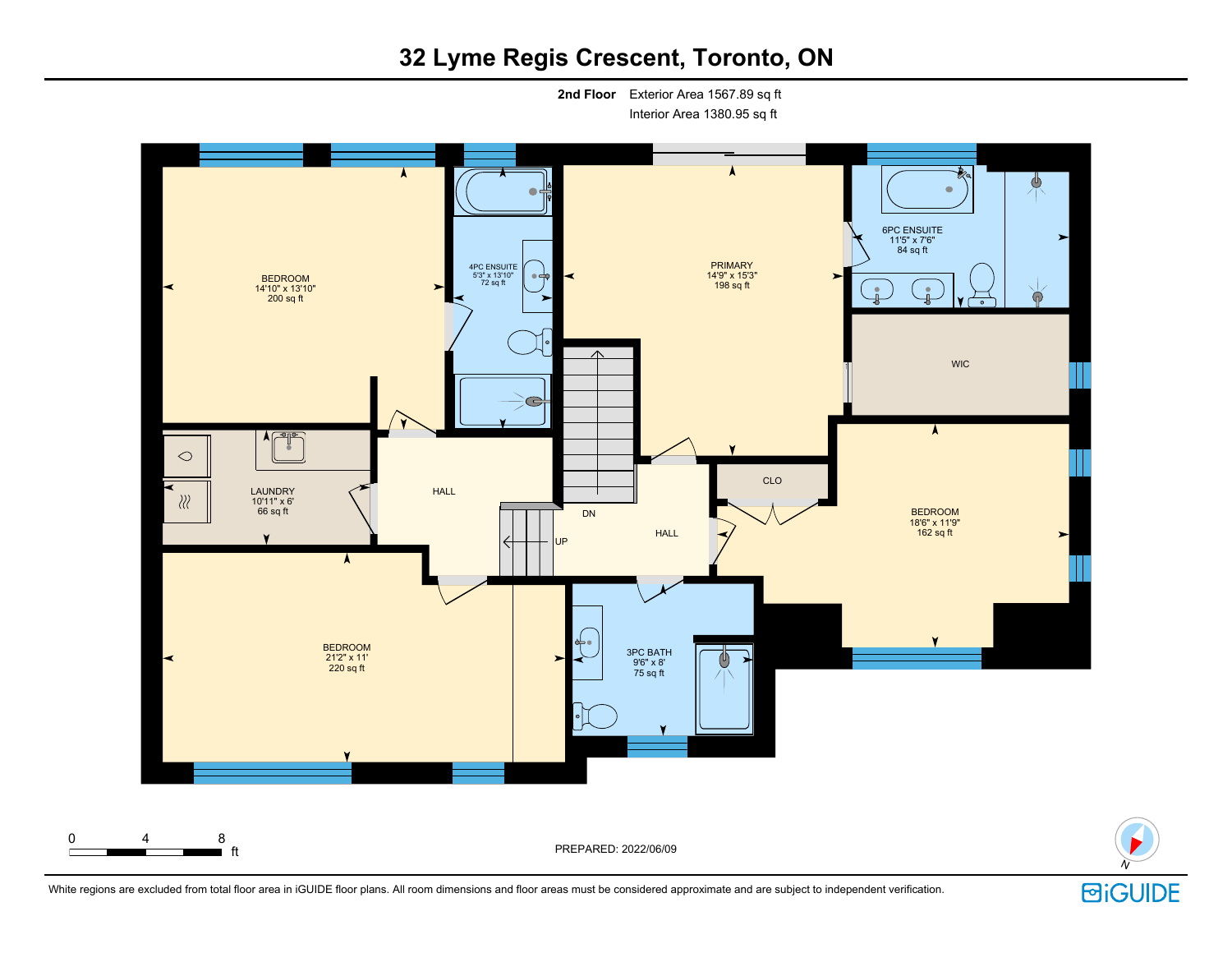# **32 Lyme Regis Crescent, Toronto, ON**

**Basement (Below Grade)** Exterior Area 841.93 sq ft

Interior Area 707.47 sq ft

Excluded Area 507.84 sq ft



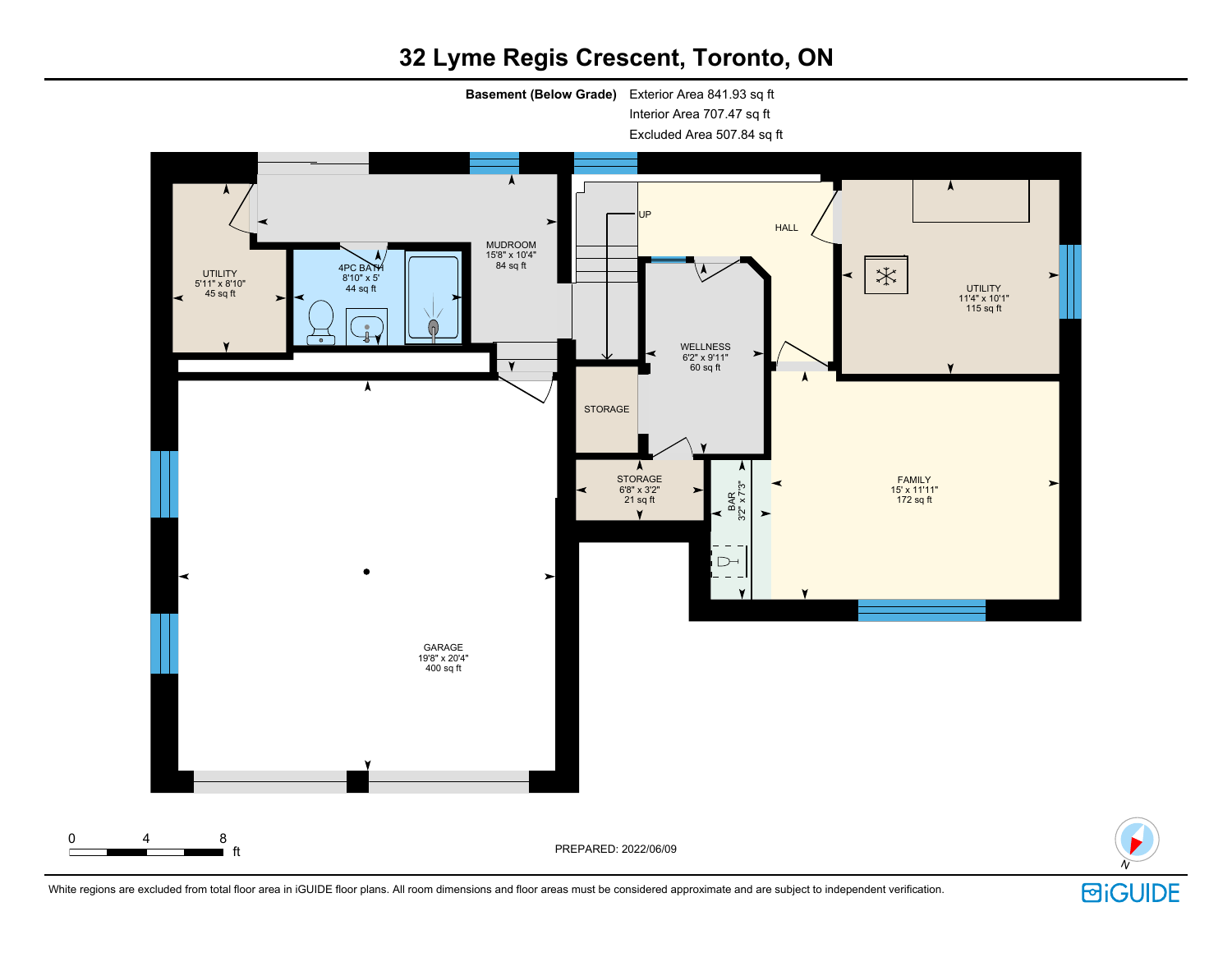# **Property Details**

#### **Room Measurements**

Only major rooms are listed. Some listed rooms may be excluded from total interior floor area (e.g. garage). Room dimensions are largest length and width; parts of room may be smaller. Room area is not always equal to product of length and width.

#### **Main Building**

MAIN FLOOR 4pc Bath: 6'8" x 8' | 53 sq ft Den: 9'6" x 11'4" | 101 sq ft Dining: 17'2" x 22'1" | 295 sq ft Kitchen: 12'7" x 18'2" | 192 sq ft Living: 21'6" x 20'2" | 423 sq ft

## 2ND FLOOR

3pc Bath: 8' x 9'6" | 75 sq ft 4pc Ensuite: 13'10" x 5'3" | 72 sq ft 6pc Ensuite: 7'6" x 11'5" | 84 sq ft Bedroom: 11' x 21'2" | 220 sq ft Bedroom: 11'9" x 18'6" | 162 sq ft Bedroom: 13'10" x 14'10" | 200 sq ft Laundry: 6' x 10'11" | 66 sq ft Primary: 15'3" x 14'9" | 198 sq ft

## **BASEMENT**

4pc Bath: 5' x 8'10" | 44 sq ft Bar: 7'3" x 3'2" Family: 11'11" x 15' | 172 sq ft Garage: 20'4" x 19'8" | 400 sq ft Mudroom: 10'4" x 15'8" | 84 sq ft Storage: 3'2" x 6'8" | 21 sq ft Utility: 8'10" x 5'11" | 45 sq ft Utility: 10'1" x 11'4" | 115 sq ft Wellness: 9'11" x 6'2" | 60 sq ft

#### **Floor Area Information**

Floor areas include footprint area of interior walls. All displayed floor areas are rounded to two decimal places. Total area is computed before rounding and may not equal to sum of displayed floor areas.

## **Main Building**

MAIN FLOOR Interior Area: 1346.88 sq ft Perimeter Wall Thickness: 13.8 in Exterior Area: 1530.77 sq ft

## 2ND FLOOR

Interior Area: 1380.95 sq ft Perimeter Wall Thickness: 13.8 in Exterior Area: 1567.89 sq ft

# BASEMENT (Below Grade)

Interior Area: 707.47 sq ft Excluded Area: 507.84 sq ft Perimeter Wall Thickness: 13.8 in Exterior Area: 841.93 sq ft

## **Total Above Grade Floor Area, Main Building** Interior Area: 2727.84 sq ft

Exterior Area: 3098.67 sq ft